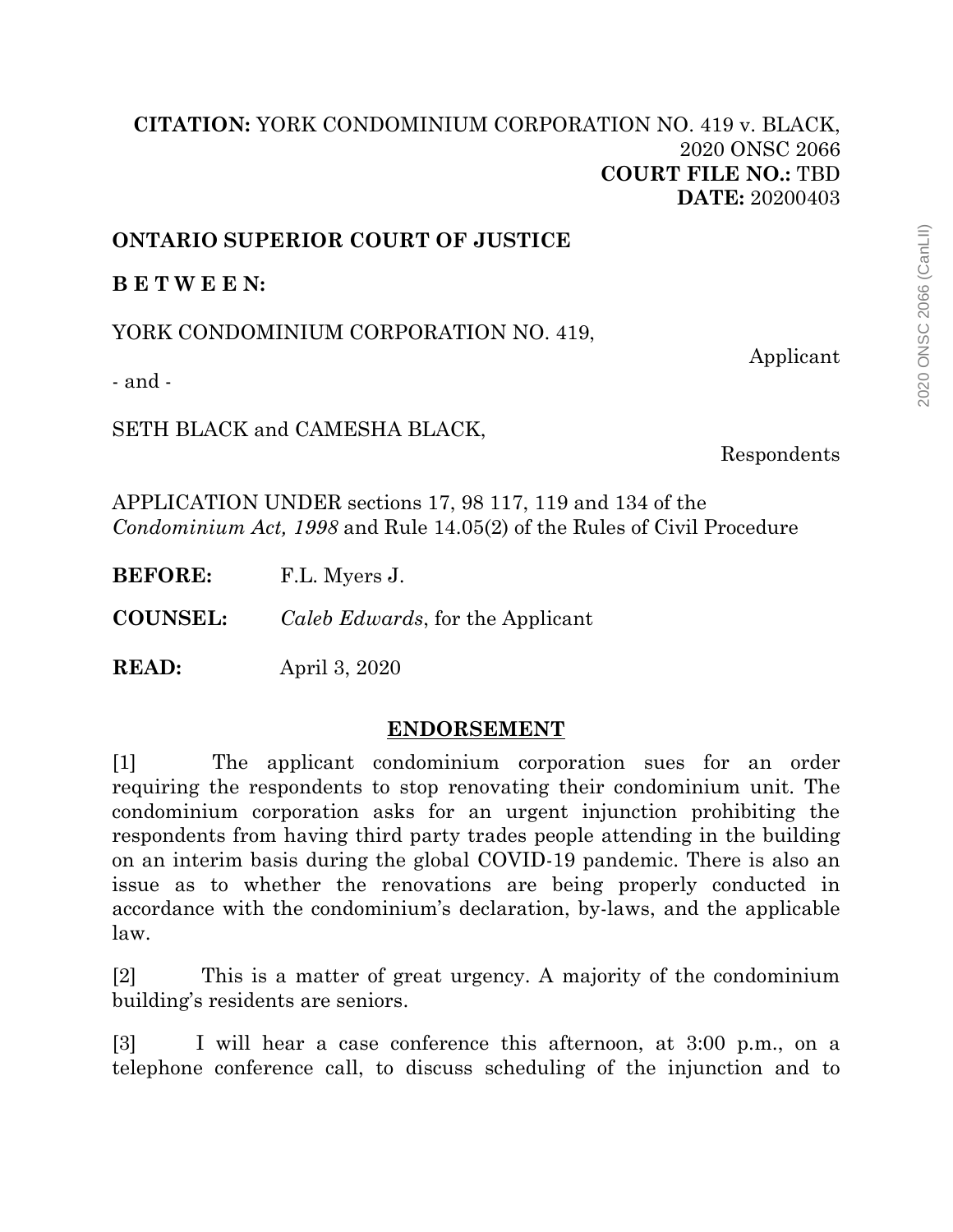consider whether to make any temporary orders pending the hearing of the injunction motion.

[4] The applicant is to provide the Blacks with a copy of this endorsement and the information received from the court regarding the telephone number and password for the case conference call at 3:00 p.m. today. This may be done by email if the applicant has an email address that it knows is used by the respondents. Otherwise, the documents may be delivered under the respondents' door.

[5] The terms set out in the attached Schedule "A" apply to this endorsement.

[6] **Mr. & Ms. Black should understand that the court will be considering whether to order them to stop allowing outside workers into their unit on at least a temporary basis on the conference call today whether they participate or not.**

[7] This endorsement is an order of the Superior Court. It is effective when made. No formal order is required.

F.L. Myers J.

**Date:** April 3, 2020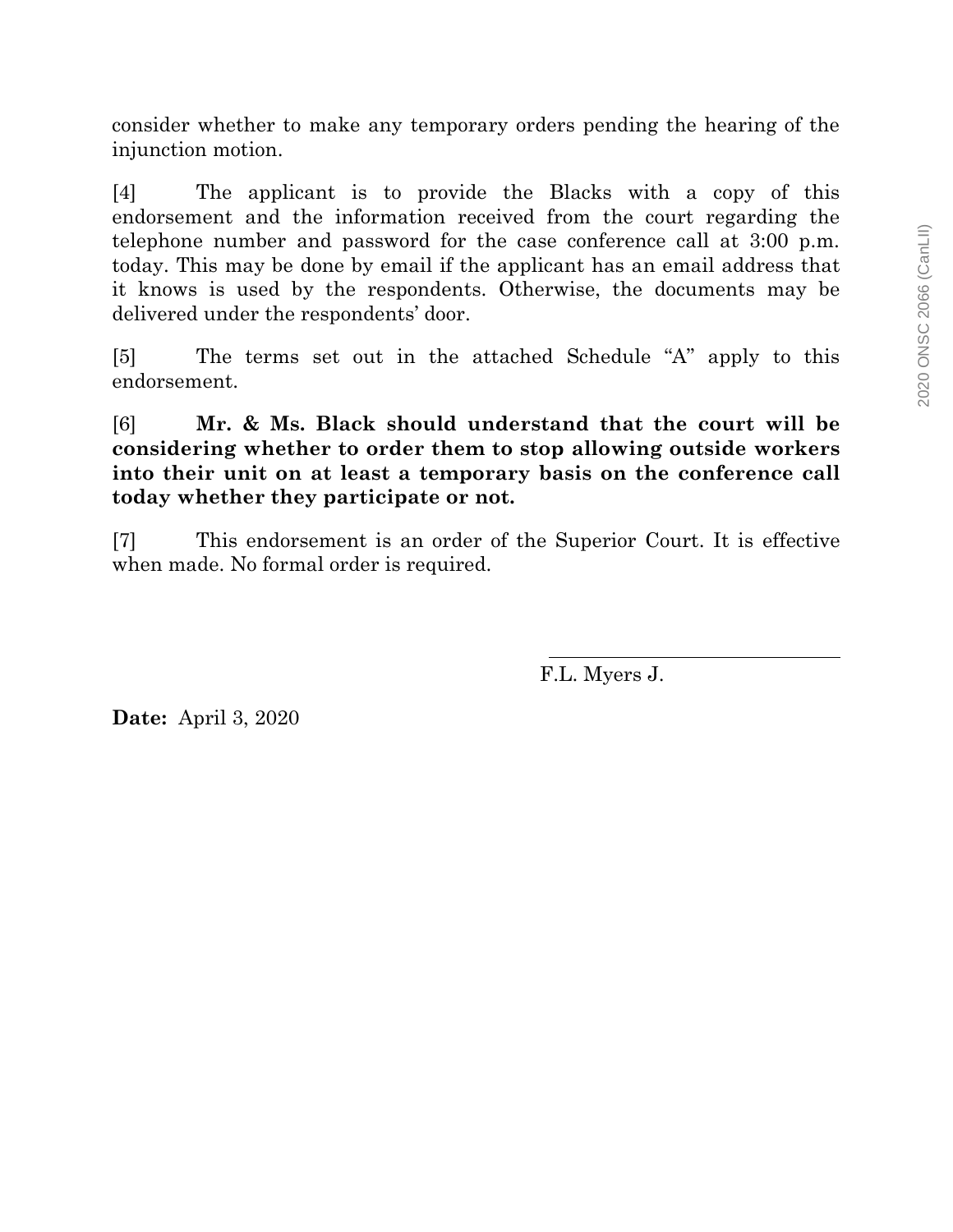## SCHEDULE "A" TERMS

- 1. An urgent case conference will be heard by Justice Myers, on April 3, 2020 at 3:00 p.m.
- 2. Service of motion materials in this contemplated proceeding may be made by email and shall be deemed effective on the date the email is sent or, if sent after 4:00 p.m., on the next day. No acknowledgement of receipt for email service is required for this motion.
- 3. All evidence, motion records, and factums shall be filed with the court by delivering them as attachments to an email to the other parties and the Motions Coordinator in searchable PDF format. No Books of Authority or statutory materials are to be sent to the other parties or the Motions Coordinator. References to case law or statutory material shall be made by hyperlinks to CanLII contained in the parties' factums or in a separate list of authorities.
- 4. The case conference and all motion hearings will be held by telephone conference on a line arranged by the Motions Coordinator. The parties and the presiding judge may use videoconference technology (whether Skype or Microsoft Teams or otherwise) as may be available to them all and acceptable to the presiding judge.
- 5. Upon the courthouse reopening to the public, each party shall file with the Civil Motions Office a copy of all the material he, she, or it delivered electronically for this proceeding, with proof of service, and pay the appropriate fees therefor.
- 6. Counsel for the applicant is to file a written undertaking to commence this proceeding as soon as practicable under Ruel 37.17.
- 7. This endorsement is effective when signed. No formal order is required.
- 8. All parties are given notice that: